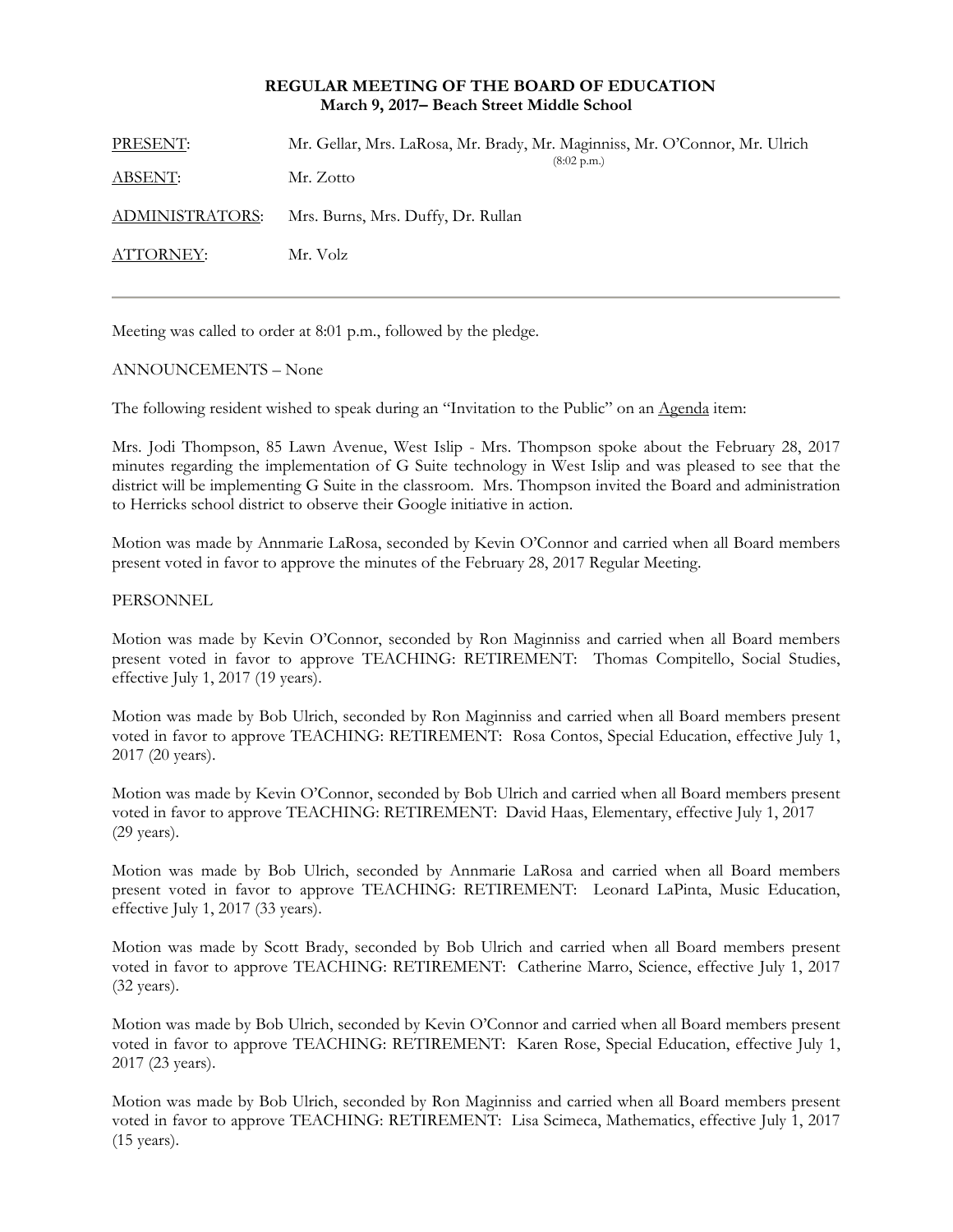Motion was made by Kevin O'Connor, seconded by Ron Maginniss and carried when all Board members present, with the exception of Scott Brady who abstained, voted in favor to approve TEACHING: RETIREMENT: Kathleen Small, Elementary, effective July 1, 2017 (21 years).

Motion was made by Bob Ulrich, seconded by Annmarie LaRosa and carried when all Board members present voted in favor to approve TEACHING: RETIREMENT: Susan Stavrakos, Elementary, effective July 1, 2017 (22 years).

Motion was made by Kevin O'Connor, seconded by Ron Maginniss and carried when all Board members present voted in favor to approve TEACHING: CHILD-BEARING LEAVE OF ABSENCE (paid): Patricia Rosenthal, Music Education, effective February 27, 2017 (Bayview/Manetuck).

Motion was made by Bob Ulrich, seconded by Annmarie LaRosa and carried when all Board members present voted in favor to approve CLASSIFIED CIVIL SERVICE: CONTINGENT APPOINTMENT: Susan Pontillo, Senior Clerk Typist, effective March 20, 2017 (District Office; Step 1; replacing J. Kehoe {retired}).

Motion was made by Kevin O'Connor, seconded by Ron Maginniss and carried when all Board members present voted in favor to approve CLASSIFIED CIVIL SERVICE: PROBATIONARY APPOINTMENT: Monica Perry, Senior Clerk Typist, effective March 20, 2017 (High School; Step 1; change from Contingent Senior Clerk Typist).

Motion was made by Scott Brady, seconded by Bob Ulrich and carried when all Board members present voted in favor to approve CLASSIFIED CIVIL SERVICE: PROBATIONARY APPOINTMENT: \*Christina Robiglio, Cafeteria Aide, effective March 10, 2017 (Manetuck; Step 1; replacing J. Fortune now a Building Aide).

Motion was made by Bob Ulrich, seconded by Ron Maginniss and carried when all Board members present voted in favor to approve CLASSIFIED CIVIL SERVICE: PROBATIONARY APPOINTMENT: Francine Spinelli, Part Time Food Service Worker, effective March 13, 2017 (Udall; replacing J. DiStefano {now a custodian}).

Motion was made by Bob Ulrich, seconded by Ron Maginniss and carried when all Board members present voted in favor to approve CLASSIFIED CIVIL SERVICE: SUBSTITUTE SPECIAL EDUCATION AIDE: \*Christina Robiglio, effective March 10, 2017.

Motion was made by Kevin O'Connor, seconded by Ron Maginniss and carried when all Board members present voted in favor to approve OTHER: INSTRUCTIONAL SWIM AND FAMILY SWIM PROGRAM 2016-2017: LIFEGUARDS (\$10 per hour): Andrew Lauriguet.

Motion was made by Bob Ulrich, seconded by Scott Brady and carried when all Board members present voted in favor to approve OTHER: 2017 SPRING MIDDLE SCHOOL COACHES:

BASEBALL Kevin Osburn, 7-8 Udall Coach Steven Mileti, 7-8 Beach Coach

**SOFTBALL** Frank Franzone, 7-8 Udall Coach Edward Jablonski, 7-8 Beach Coach

BOYS TRACK Kevin Murphy, 7-8 Udall Coach Christopher Salerno, 7-8 Beach Coach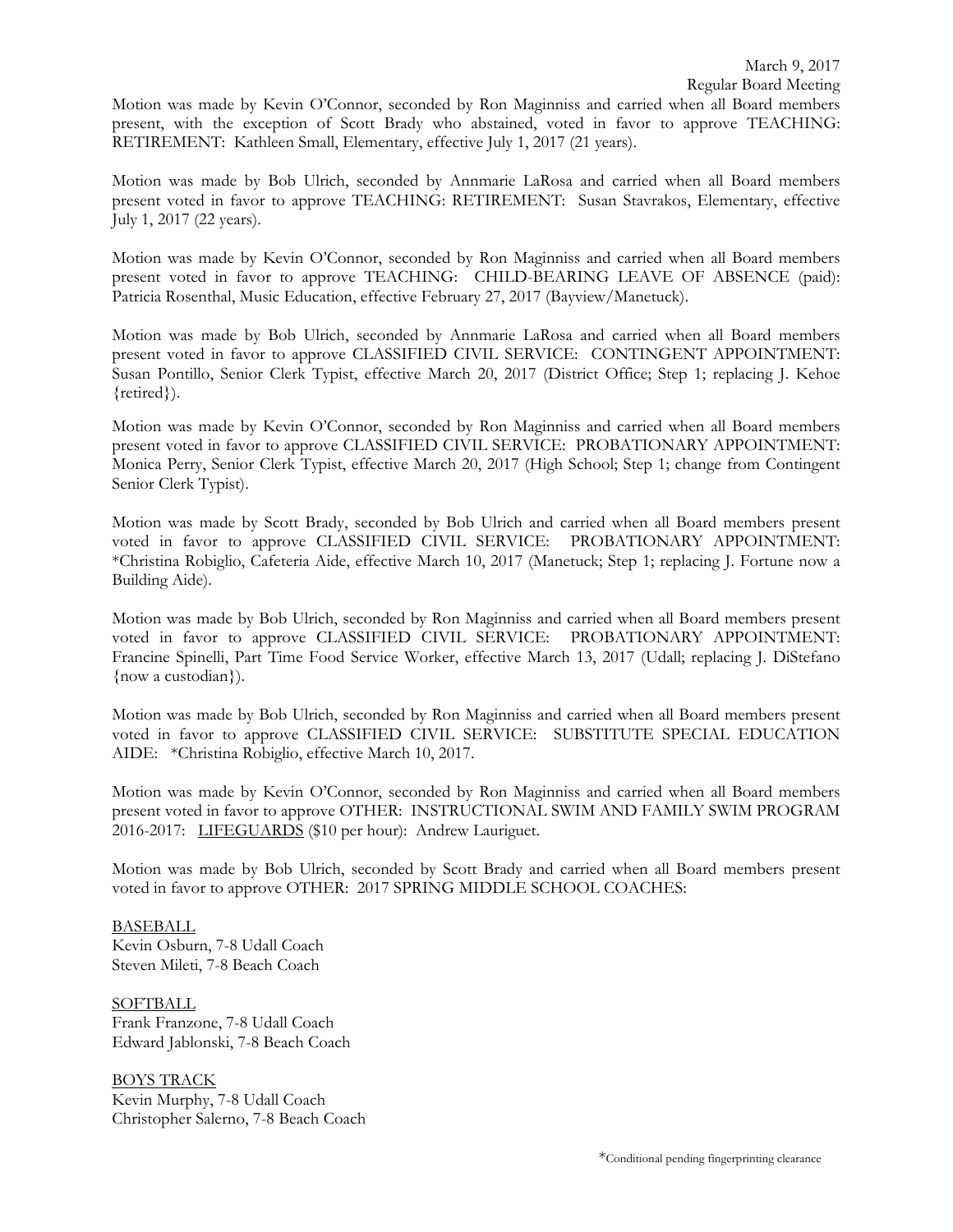## 2017 SPRING MIDDLE SCHOOL COACHES – continued

GIRLS TRACK Tara Annunziata, 7-8 Udall Coach Lindsay Morgan, 7-8 Beach Coach

BOYS LACROSSE Greg Schmalenberger, 7-8 Udall Coach Dennis J. Coleman, Assistant Udall Coach Michael Perrone, 7-8 Beach Coach

GIRLS LACROSSE Kelly Weisenseel, 7-8 Udall Coach Jessica Lynch, Assistant Udall Coach Toniann Riportella, 7-8 Beach Coach

BOYS AND GIRLS SWIMMING Megan Dawideit, 7-8 Udall/Beach Coach Mindy Renner, Assistant Udall/Beach Coach

BOYS TENNIS JoAnne Orehosky, 7-8 Udall/Beach Street

Motion was made by Kevin O'Connor, seconded by Ron Maginniss and carried when all Board members present voted in favor to approve OTHER: SUBSTITUTE TEACHER (\$115 per diem): Melanie Kenyon, effective March 10, 2017.

#### CURRICULUM UPDATE

Dr. Rullan informed the audience that English Language Arts tests for Grades 3-8 will be administered from Tuesday, 3/28/17 through Thursday, 3/30/17; Grades 4-8 math tests will be administered from Tuesday,  $5/2/17$  through Thursday,  $5/4/17$ . Grades 4 & 8 will be administered a written science test on  $6/5/17$  and a lab performance test is scheduled at various times between 5/24/17 and 6/2/17. Letters have been mailed to parents of students in Grades 3-8 regarding the procedure for parents who plan to refuse the tests on behalf of their child. Beach Street and Udall Middle Schools have been selected to participate in the second round of the selection process for participating in the Response to Intervention Middle School Demonstration Project. High School student Nicos Prokopiou presented his research to scientists at the Long Island Science and Engineering Fair and was chosen as a semi-finalist. Nicos will present his research on March 23 for a spot at the Intel International Science and Engineering Fair to be held in May.

## REPORT OF BOARD COMMITTEES

Finance Committee: Bob Ulrich reported on the meeting held on 3/8/17. Items reviewed included the January treasurer's report; January extra-curricular report; January payroll summary; January financial statements; claims audit report and February system manager audit trail report. Also reviewed were warrants, payroll certification forms, surplus of Cybex 710T treadmill and Health Services Contracts for Bay Shore UFSD, East Islip UFSD and Smithtown CSD. Mrs. Duffy informed the committee that the district will be renewing its lease with Eastern Suffolk BOCES for two classrooms at P.J. Bellew.

Education Committee: Annmarie LaRosa reported on the meeting held on 3/9/17. Items reviewed included implementing a STEM Academy for students in 2018, and curriculum writing for instructional band, instructional architecture and general music. Mrs. LaRosa shared her experience observing Mrs. Larsen's class at Beach Street MS regarding a debate about whether Long Island is an island.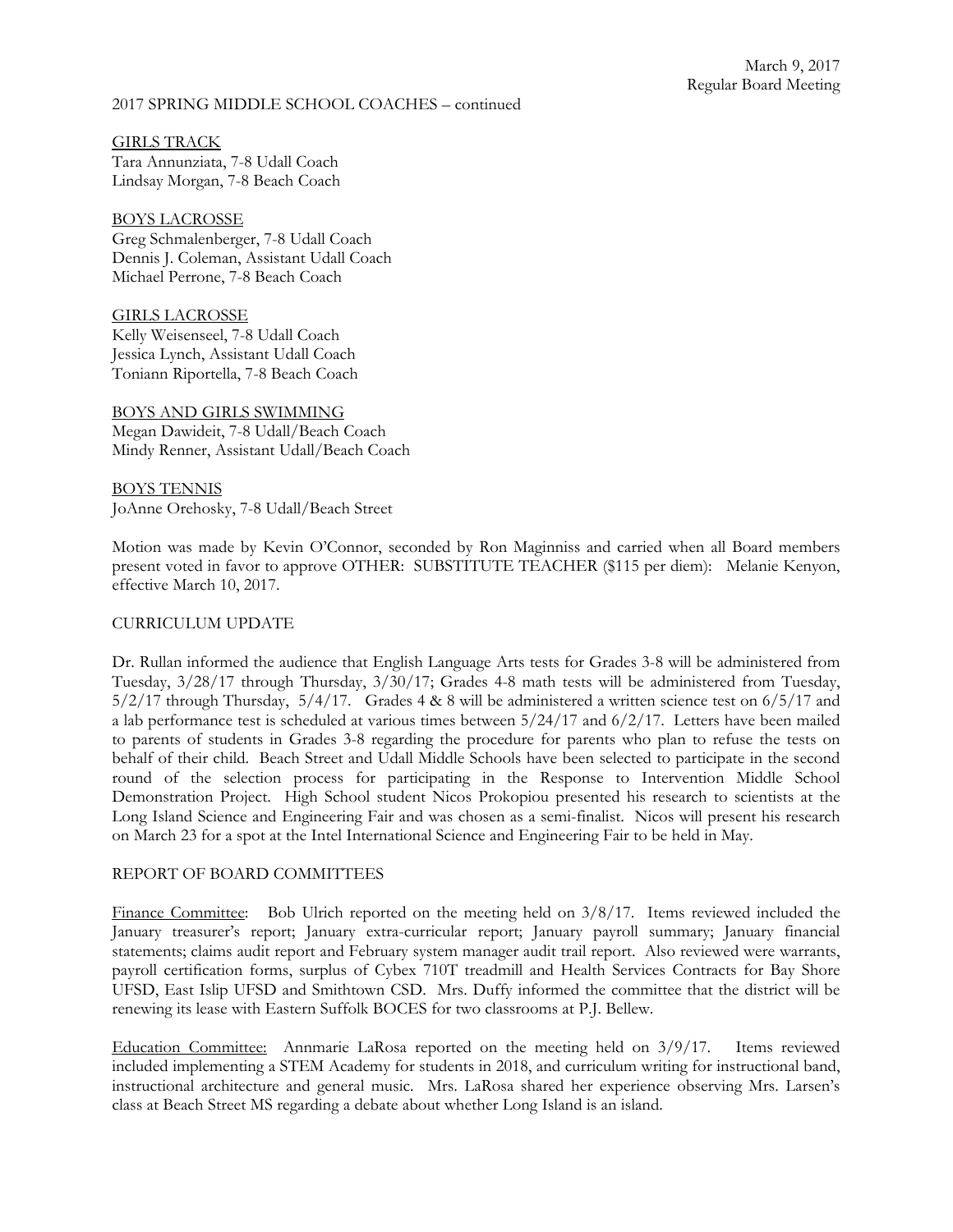Buildings and Grounds: Scott Brady reported on the meeting held on 3/8/17. Items reviewed included anticipated rental income from auditorium rentals, BCBA's move from Westbrook, and a recent Westbrook fire sprinkler inspection. The Beach Street Middle School gym floor was refinished during February break, lead water testing has been completed and preparations are underway for the spring athletic season.

Committee on Special Education/Preschool Special Education: Ron Maginniss reported on the meeting held on 3/8/2017. Items discussed included CSE and CPSE recommendations and student placements. Mrs. Dowling advised the committee that the annual review process is underway.

Health and Wellness Committee: Kevin O'Connor reported on the meeting held  $3/8/17$ . Items discussed included the fifth and sixth grade volleyball tournament in which 187 students participated. The newsletter has been mailed, and the Color Run will take place on October 15, 2017, for which the committee will seek business sponsors. The committee will coordinate Mindfulness professional development opportunities to take place this spring and next year. The next meeting will take place on Thursday, April 27, 2017 at 9:30 a.m. in the cafeteria at Paul J. Bellew.

## FINANCIAL MATTERS

The treasurer's report for January was presented. Beginning balance as of 12/31/2016: \$11,502,101.60 ending balance as of 1/31/2017: \$41,855,612.27.

Motion was made by Annmarie LaRosa, seconded by Bob Ulrich, and carried when all Board members present voted in favor to approve Budget Transfers 3355 – 3361.

Motion was made by Bob Ulrich, seconded by Scott Brady, and carried when all Board members present voted in favor to approve the following 2016-2017 Health Services Contracts: Bay Shore UFSD - \$5,943.44; East Islip UFSD - \$4,114.60; Smithtown CSD - \$3,427.40.

Motion was made by Ron Maginniss, seconded by Annmarie LaRosa, and carried when all Board members present voted in favor to approve the following surplus item: Cybex 710T treadmill.

## PRESIDENT'S REPORT

Motion was made by Kevin O'Connor, seconded by Bob Ulrich and carried when all Board members present voted in favor to approve Resolution indicating nomination of candidates for the Eastern Suffolk Board of Cooperative Education Services (ESBOCES).

Motion was made by Bob Ulrich, seconded by Annmarie LaRosa and carried when all Board members present voted in favor to approve Leasehold Space Agreement with Eastern Suffolk BOCES for two classrooms at Paul J. Bellew Elementary School.

Motion was made by Bob Ulrich, seconded by Scott Brady and carried when all Board members present voted in favor to approve OCR Early Complaint Resolution Agreement.

## SUPERINTENDENT'S REPORT

Mrs. Burns thanked all who attended the PAWS Gala honoring Kevin Murphy and Joseph DeCarlo and encouraged faculty members to submit a PAWS grant application. Mrs. Burns informed the audience that Budget Workshop #2 will take place on Tuesday, 3/14/17 at 7:30 p.m. in the Beach Street cafeteria. Additional workshops will take place as follows:

Tuesday, 3/21/17, Budget Workshop #3 - Technology presentation Tuesday, 3/28/17, Budget Workshop #4 - Buildings and Grounds presentation Tuesday, 4/4/17, Budget Workshop #5 - Review and Discussion

The district awaits the adoption of the state budget to finalize its own proposal.